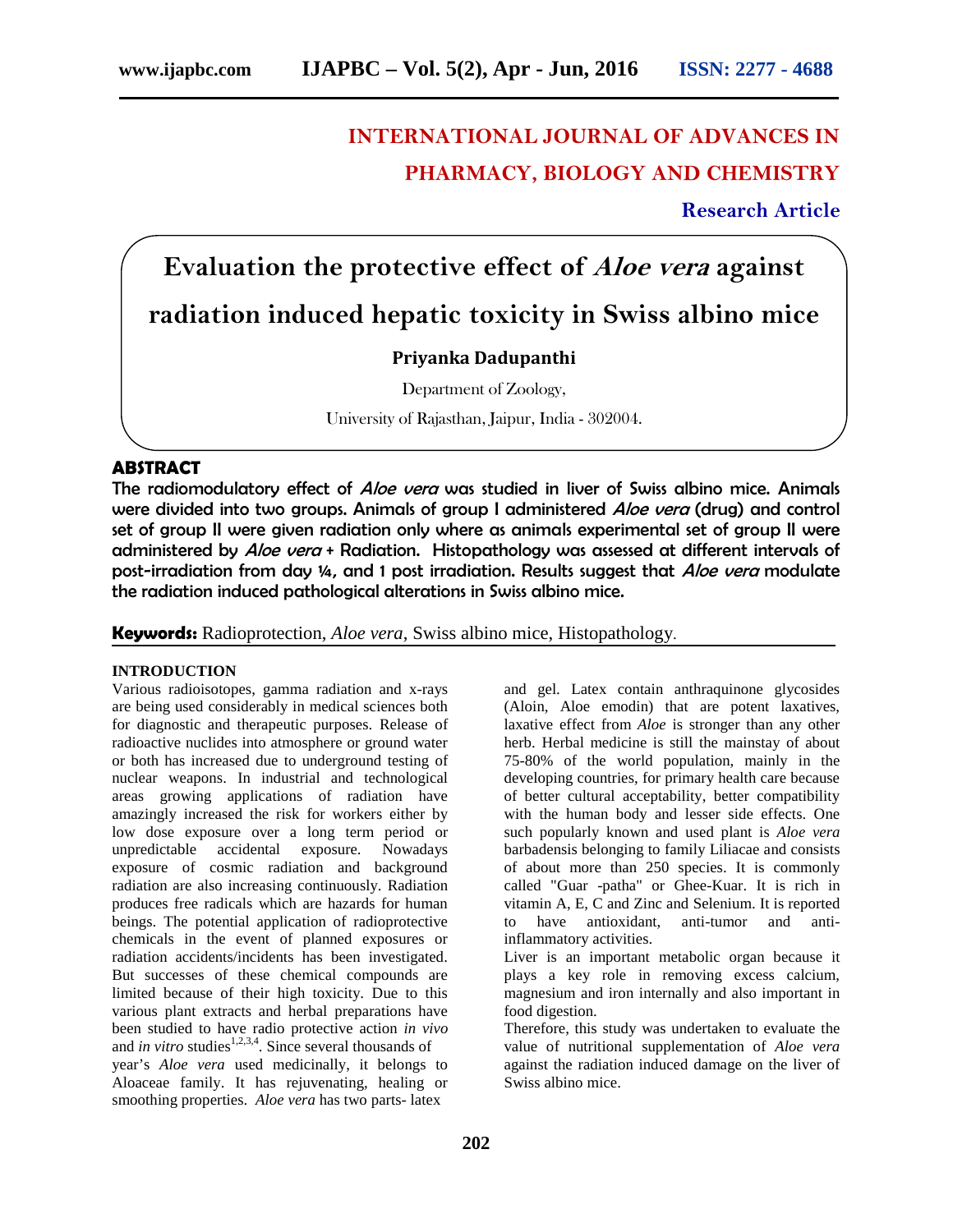#### **MATERIALS AND METHOD**

### *Animals*

Male Swiss albino mice 6-8 weeks old 24±2g were used, they were given standard mice feed and water. The maintenance and handling of the animals were done according to the guidelines of the Committee for the Purpose of Control and Supervision of Experimental Animals, Ministry of Environment and Forests, Government of India. All the experimental work was approved by the institutional animal ethics committee.

#### *Source of radiation*

Animal were treated with cobalt-60 source of radiation in radiotherapy Dept. SMS hospital, Jaipur. On exposure to radiation, animals were kept in a ventilated box and the radiation dose given to these animals were 0.5 Gy.

#### *Aloe vera* **cold extract**

The *Aloe vera* leaf is collected locally. The specimen was placed at Herbarium, Dept. of Botany, University of Rajasthan, and Jaipur. The voucher number is RUBL-19886. *Aloe vera* extract is prepared by peeling, drying in powder form and these residue of *Aloe vera* extracted with ethyl alcohol double the volume of leaf extract and keeping at a room temperature for evaporation & this process is repeated for three times and finally kept in incubator at 37°C for complete evaporation at 24 hours, then the concentrated extract are ready for oral administration.

#### **Experimental Design**

For this study, selected adult male Swiss albino mice were divided into two groups. Group II is divided into two sets.

**Group I:** Animals of this group were administered *Aloe* extract orally at the dose of 1000 mg /kg body weight (once in a day) for 15 consecutive days to study its toxic effects on liver, if any.

**Group II:** Group II was divided into two sets, one was experimental and another was control. Animals of experimental set were administered *Aloe* extract orally at the dose of 1000 mg /kg body weight (once in a day) for 15 consecutive days, whereas animals of control set were given double distilled water (DDW) orally (volume equal to that used for *Aloe* administration in experimental sets) for 15 consecutive days. Just after 1 hour of last administration of extract and DDW, animals of group

II were exposed to sublethal dose 0.5 Gy gamma radiation.

#### **Parameters Studied:**

A minimum of 5 animals from group I and each set of control and experiment were sacrificed by cervical dislocation at day ¼, and 1 post irradiation and liver was taken for histopathological studies.

#### **Histopathology:**

For histopathological study, a small piece of liver was taken from each animal before it was perfused with chilled saline, fixed in Bouin's fluid for 24 hours and after processing, paraffin sections were cut and stained with Harris haematoxylin and eosin.

#### **RESULT**

Animals of group I showed normal hepatic architecture. No change was seen in cytoplasm and nuclei of the hepatocytes (Fig. 1).

Liver of control set (irradiated alone) exhibited mild dilation of sinusoides, enucleated hepatocytes and lymphocytic infiltration at 6 hours post irradiation. No cytoplasmic changes were seen in hepatocytes but mild shrinkage and crenation of nuclei were observed at this autopsy interval (Fig.2). On the other hand, liver of *Aloe* treated 0.5 Gy irradiated mice showed normal cord like arrangement of hepatocytes but kupffer cell population and binucleated hepatocytes increased along with lymphocytic infiltration (Fig. 3). Maximum hepatolesions were noticed at day 1 in 0.5 Gy irradiated alone animals. Degranulation and vacuolization of cytoplasm, enucleated hepatocytes, lymphocytic infiltration, increased kupffer cell population and fatty degeneration also increased at day 1 post irradiation. Severe shrinkage and crenation of nuclei were the other observed radio lesions in liver at this autopsy interval (Fig.4). However, mice liver of experimental set (*Aloe* treated 0.5 Gy irradiated) exhibited fatty degeneration, enucleated hepatocytes, degranulation and vacuolization of cytoplasm, shrinkage and crenation of nuclei, at day 1 post irradiation (Fig.5).

#### **DISCUSSION**

Effects of radiation on liver were not clear in the beginning and therefore it remained a controversial organ for a long time for its radiosensitivity. Even the eminent workers failed to observe any visible pathological change in hepatic tissue following exposure to moderate or large doses of radiations<sup>5</sup>.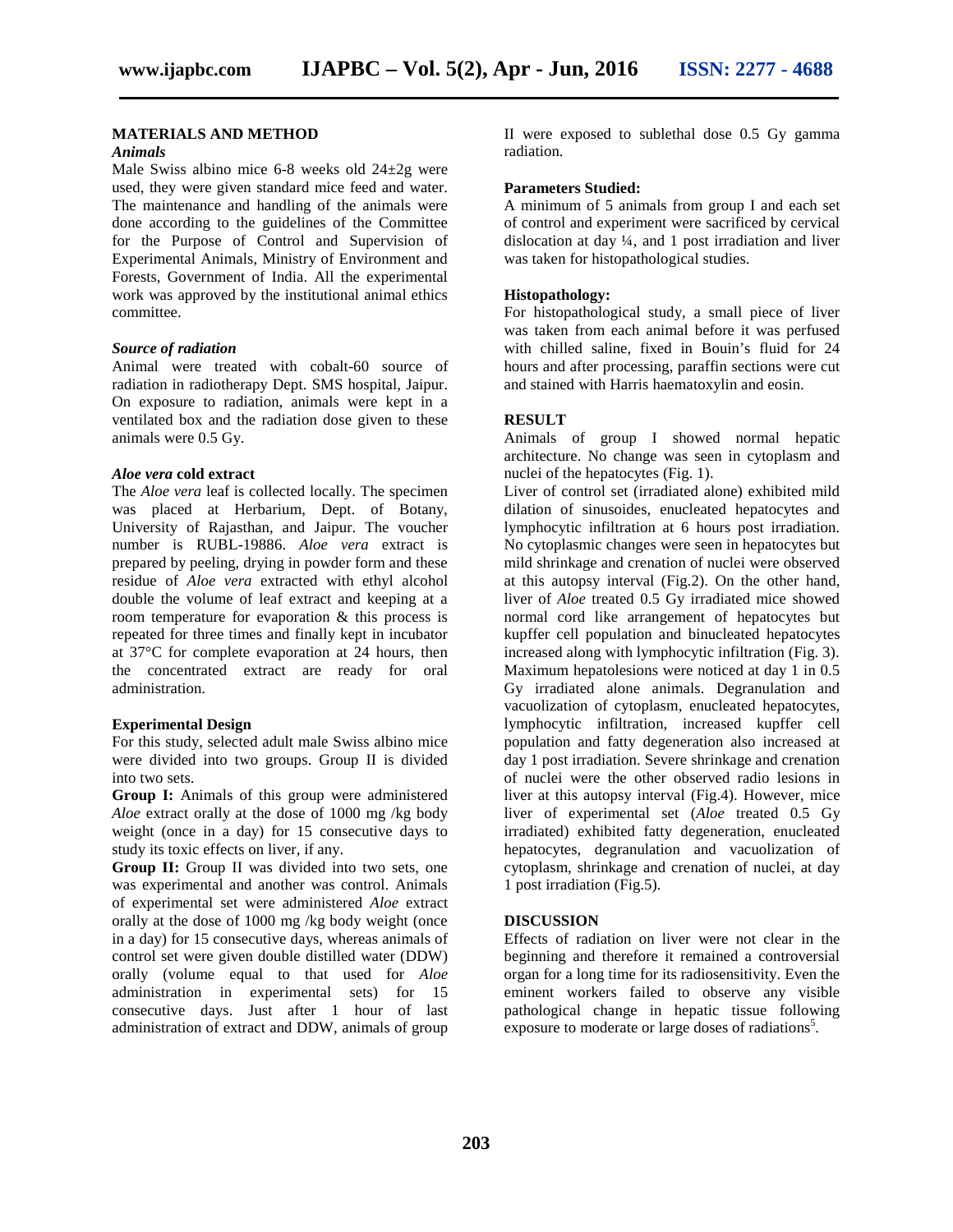

**Fig. 1: Drug Alone**





**Fig. 2: 6 hours Control (0.5 Gy) Fig. 2: 6 hours Experimental (***Aloe***+0.5 Gy)**





**Fig. 4: Day 1Control (0.5 Gy) Fig. 5: Day 1 Experimental (***Aloe***+0.5 Gy)**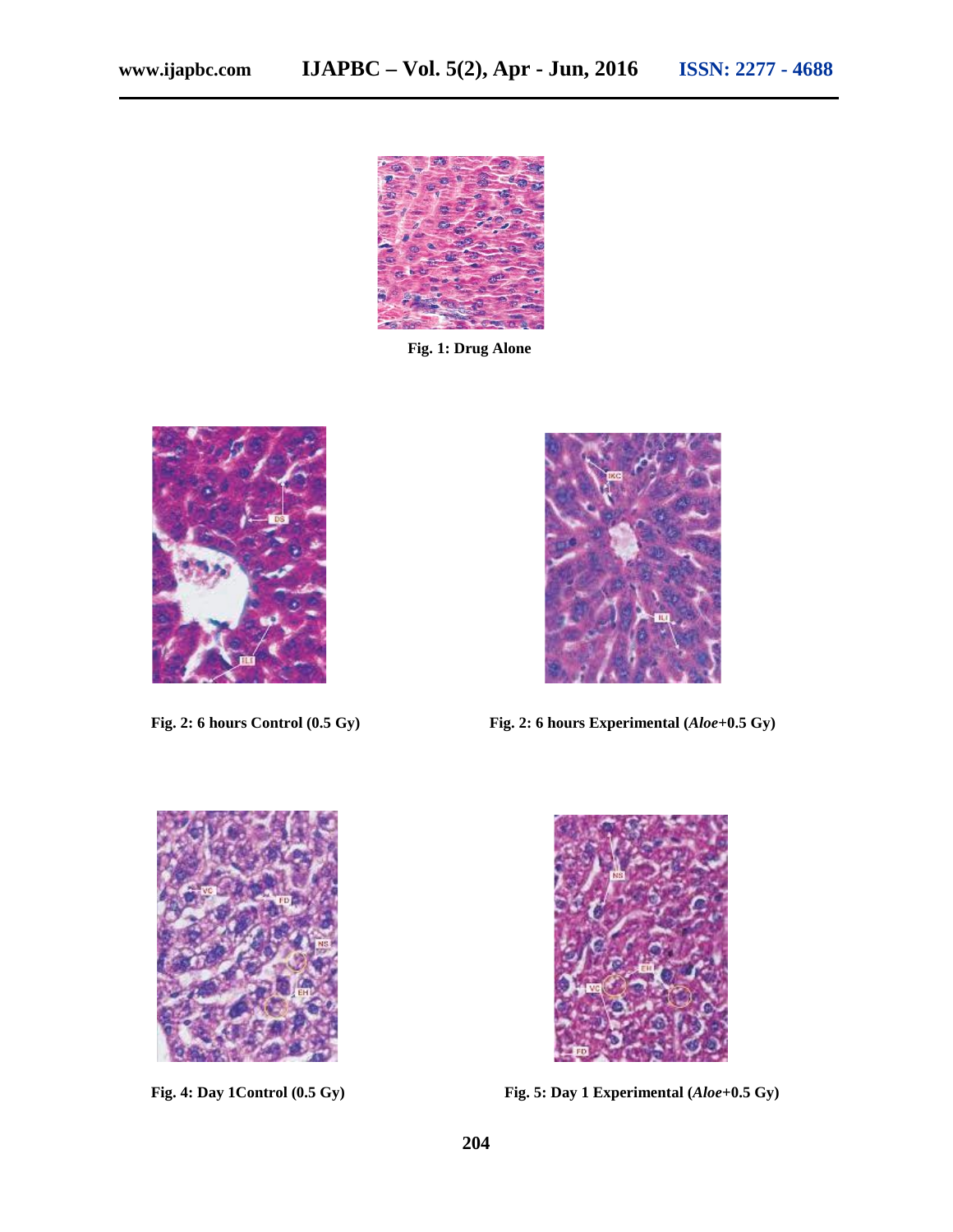Reports of several workers indicate that severe parenchymal changes were produced in liver following exposure to different doses of radiation <sup>6, 7</sup>. Similarly, workers also showed radiosensitive nature of the liver even to low and moderate doses of radiation<sup>8-13</sup>.

In the present study, types of histopathological changes and recovery pattern were observed in mice exposed to 0.5 Gy gamma radiations (control set). Even after irradiation with the lowest dose (0.5 Gy) mild histopathological changes such as dilation of sinusoides, lymphatic infiltration, enucleated lymphatic infiltration, enucleated hepatocytes and shrunken and crenated nuclei were noticed in liver cells at 6 hours post irradiation, but cytoplasmic changes were absent (Fig.2). Maximum hepatolesions were noticed at day 1 (Fig.4). In response to radiation formation of binucleated and /or mononucleated giant cells in liver is earlier reported by several workers $^{14-16,8}$ . .

Liver of *Aloe* treated 0.5 Gy irradiated mice showed normal cord like arrangement of hepatocytes at 6 hours post irradiation but at day 1, increased population of kupffer cells, binucleated hepatocytes and lymphocytic infiltration were evidently seen (Figs.2, 4). Resarchers also observed that pretreatment of *Emblica* protect the radiated liver cells against pyknotic and crenated nuclei, moderate dilation with most of the compacted hepatocytes, large area of cellular infiltration and hyperaemia of liver sinusoid <sup>17</sup>. *Aloe* has a protective effect on histological damage by maintaining membrane integrity due to its direct action of free radicals $^{18}$ .

It was concluded by researchers that oral administration of aqueous leaf extract of *E. alba* had detrimental effects on histopathological alterations in liver of female Swiss albino mice $19$ .

Some reports also showed that herbicide, 3 amino1, 2-triazole provides slight protection to mouse liver against radiation induced damage<sup>17,18</sup>. Similarly, treatment with cystamine<sup>19</sup>, cysteamine<sup>20</sup> and serotonin<sup>21,22</sup> provided protection to liver against radiation induced damage, which is in agreement with present findings.

#### **CONCLUSION**

Thus, results of this study indicate that radioprotective effect of *Aloe* manifested in various forms in liver. Treatment with *Aloe* prior to irradiation reduced the magnitude (severity) of radiation induced various histopathological changes (distortion in hepatic architecture, crenation, shrinkage and loss of liver cells nuclei, degranulation and vacuolization of cytoplasm, lymphatic infiltration and dilation of sinusoids) and therefore, increase in kupffer cell population was inhibited in mice liver. Treatment also enhanced the recovery process and prevented the formation of radiation induced giant hepatocytes.

#### **ACKNOWLEDGEMENTS**

Author is gratefully acknowledging Head, Department of Zoology, University of Rajasthan (India) for providing necessary facilities in the department. The irradiation facility provided by the Radiotherapy Department of S. M. S. Hospital, Jaipur (India) is also thankfully acknowledged.

#### **REFERENCES**

- 1. Shinoda M. Studies on chemical radioprotectors against X-irradiation used by soft X-ray accelerator. Yakugaku Zasshi 1995, 115(1): 24- 41.
- 2. Kumar P, Kuttan VR, Kuttan G. Radioprotective effects of *Rasayans*. Ind. J. Exptl. Biol. 1996, 34: 848
- 3. Uma Devi P, Ganasoundari A. Modulation of glutathione and antioxidant enzymes by *ocimum sanctum* and its role in protection against radiaion injury. Ind. J. Exptl. Biol.1999,37(3)262-264.
- 4. Kamat JP, Baloar KK, Devasagayam TP, Venkatachalam SR. Antioxidant properties of *asparagus recemosus* against damage induced by gamma radiation in rat liver mitochondria. J. Ethnopharmacol, 2000;71(3): 425-435.
- 5. Hall CC, Whipple GH. Roentgen intoxication: Disturbance in metabolism produced by deep massive doses of hard roentgen rays. Am. J. Sci. 1919; 15:453.
- 6. Kolodny A. Tissue changes after experimental deep roentgen irradiation, Am. J. Path. 1925, 1(3):285-294.
- 7. Ballinger I, Inglis D. Free radical induced lipid peroxidation damage and its inhibition by vitamin E and selenium. Fed. Proc. 1933, 24: 73.
- 8. Gupta ML, A comparative study on the radioresponse of liver in vertebrates. Ph.D. thesis, University of Rajastan, Jaipur, India, 1980.
- 9. Gupta ML, Uma Devi P. Formation of giant hepatocytes in response to radiation. Curr. Sci. 1981, 50(14): 637-638.
- 10. Taj R, Study of combined effect of ionizing radiation and lead acetate (metallic Pollutant) on liver and spleen of Swiss albino mice with and without radioprotective drug. Ph. D. thesis, University of Rajasthan, Jaipur, India, 1991.
- 11. Purohit RK, Modification of radiation induced changes in mammalian skin and liver by Liv.52.